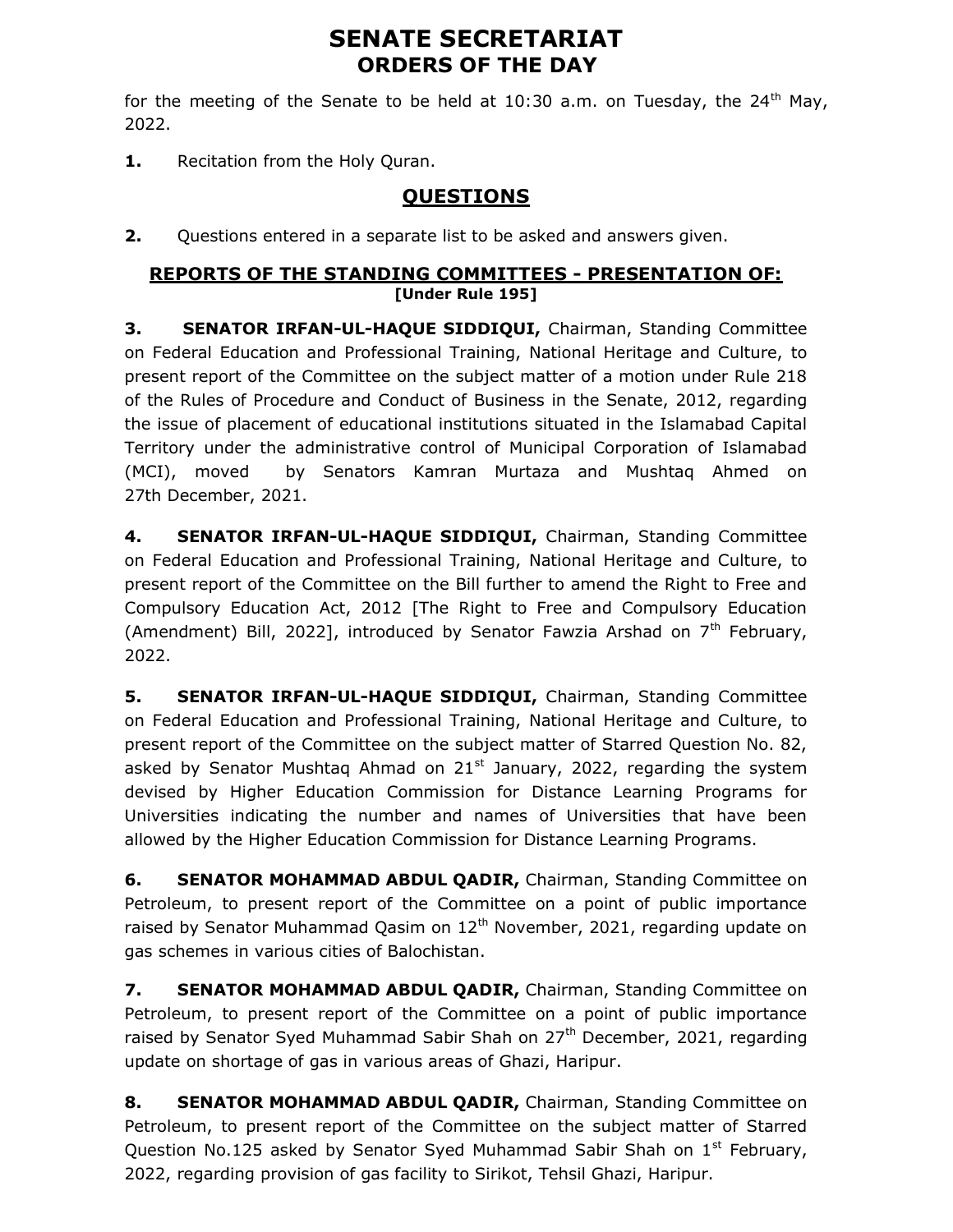9. SENATOR MOHAMMAD ABDUL QADIR, Chairman, Standing Committee on Petroleum, to present report of the Committee on a point of public importance raised by Senator Danesh Kumar on  $8<sup>th</sup>$  February, 2022, regarding gas loadshedding in the province of Balochistan and non-establishment of LPG plant in Panjgore.

10. SENATOR PRINCE AHMED UMER AHMEDZAI, Chairman, Standing Committee on Communications, to present report of the Committee on the Bill further to amend the National Highways Safety Ordinance, 2000 [The National Highways Safety (Amendment), Bill, 2022] introduced by Senator Bahramand Khan Tangi on 25<sup>th</sup> January, 2021.

11. SENATOR PRINCE AHMED UMER AHMEDZAI, Chairman, Standing Committee on Communications, to present report of the Committee on a point of public importance raised by Senator Prof. Dr. Mehr Taj Roghani on 22<sup>nd</sup> December, 2021, regarding Non-E Tag vehicles crossing through E-Tag lines on motorway.

### <u>M O T I O N</u>

#### (Under Rule 204)

12. SENATORS AZAM NAZEER TARAR, Leader of the House and DR. SHAHZAD WASEEM, Leader of the Opposition, to move that in pursuance of the letter by the Speaker National Assembly dated  $25<sup>th</sup>$  April, 2022 and keeping in view the motion already adopted by the National Assembly on  $16<sup>th</sup>$  April, 2022, the House under Rule 204 of the Rules of Procedure and Conduct of Business in the Senate, 2012, may authorize the Chairman Senate to make nominations to the Parliamentary Committee constituted to evaluate shortcomings of previous elections and make recommendations for the electoral reforms to ensure that elections are held in a free, fair and transparent manner. The Chairman may also be authorized to make changes in the nominations, as and when required.

#### ORDINANCES TO BE LAID BEFORE THE SENATE

13. MR. MURTAZA JAVED ABBASI, Minister for Parliamentary Affairs, to lay before the Senate the Elections (Amendment) Ordinance, 2022 (Ordinance No.I of 2022) as required by clause (2) of Article 89 of the Constitution of the Islamic Republic of Pakistan.

14. MR. AHSAN IOBAL CHAUDHRY, Minister for Planning, Development and Special Initiatives, to lay before the Senate the General Statistics (Re-Organization) (Amendment) Ordinance, 2022 (Ordinance No.III of 2022), as required by clause (2) of Article 89 of the Constitution of the Islamic Republic of Pakistan.

# PAPER TO BE LAID BEFORE THE SENATE

15. MR. MIFTAH ISMAIL, Minister for Finance and Revenue, to lay before the Senate the First Quarterly Report of the Board of Directors of State Bank of Pakistan on the State of Pakistan's Economy for the quarter ending September, 2021 under section 9A(2) of the State Bank of Pakistan Act, 1956.